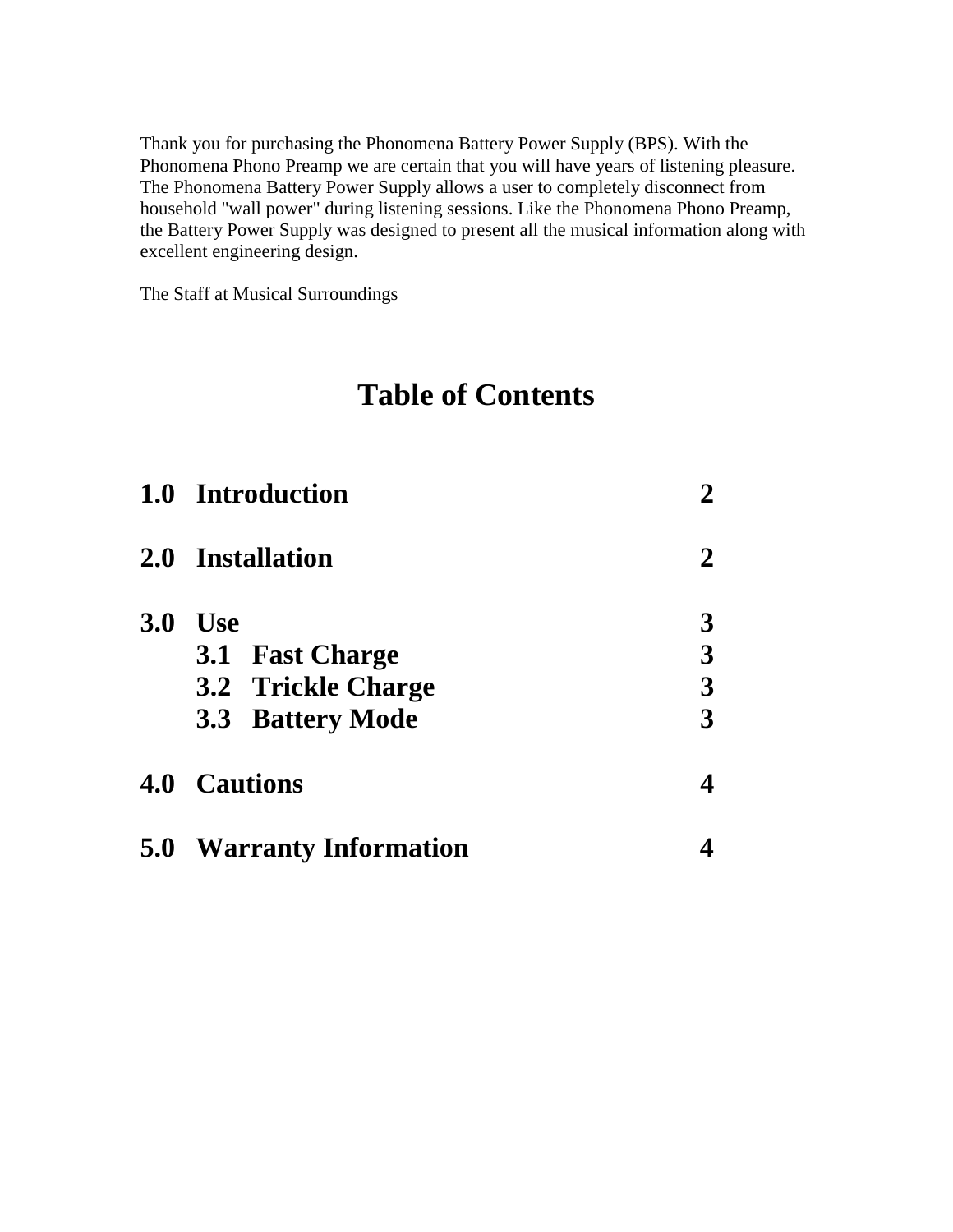## **1.0 Introduction**

The Phonomena BPS contians two 8-cell battery packs. Each battery pack handles one of the two power supply rails, one for the negative supply and the other for the positive supply. The battery cells use the NiMH chemistry. This chemistry offers large energy storage, and a low impedance source as well as convenient features such as "no memory" operation.

When the BPS is switched to "Battery Mode", the batteries (and Phonomena) disconnect from the Wall Power via a relay. After the listening session, the BPS should be placed into "Fast Charge Mode." If one forgets to do this, the BPS will eventually sense the batteries reaching a discharged state and enter Fast Charge automatically.

The older method of charging a battery to a fixed voltage was not good for NiMH batteries since the proper fixed voltage was temperature and time dependent. This led to either very long charging times or very short battery life. The BPS contains a modern charging circuit that monitors the voltage curve characteristic of NiMH. In this way, the BPS will charge quickly, for a one hour charge – the unit will play for about four hours. Also we can expect good life out of the battery.

## **2.0 Installation**

The installation of the BPS is as follows:

- Place the Phonomena Battery Power Supply in a convenient location keeping aware of the power cable length.
- Plug in 24VDC wall mount transformer which was included with the BPS.
- Plug in 24VDC jack from the wall mount transformer into the rear of the BPS.
- Connect power cord to from the BPS to the Phononena. The BPS replaces the Phononena wall mount transformer.
- Charge until fast charge terminates.
- You are now ready to operate the Phonomena "Off Line".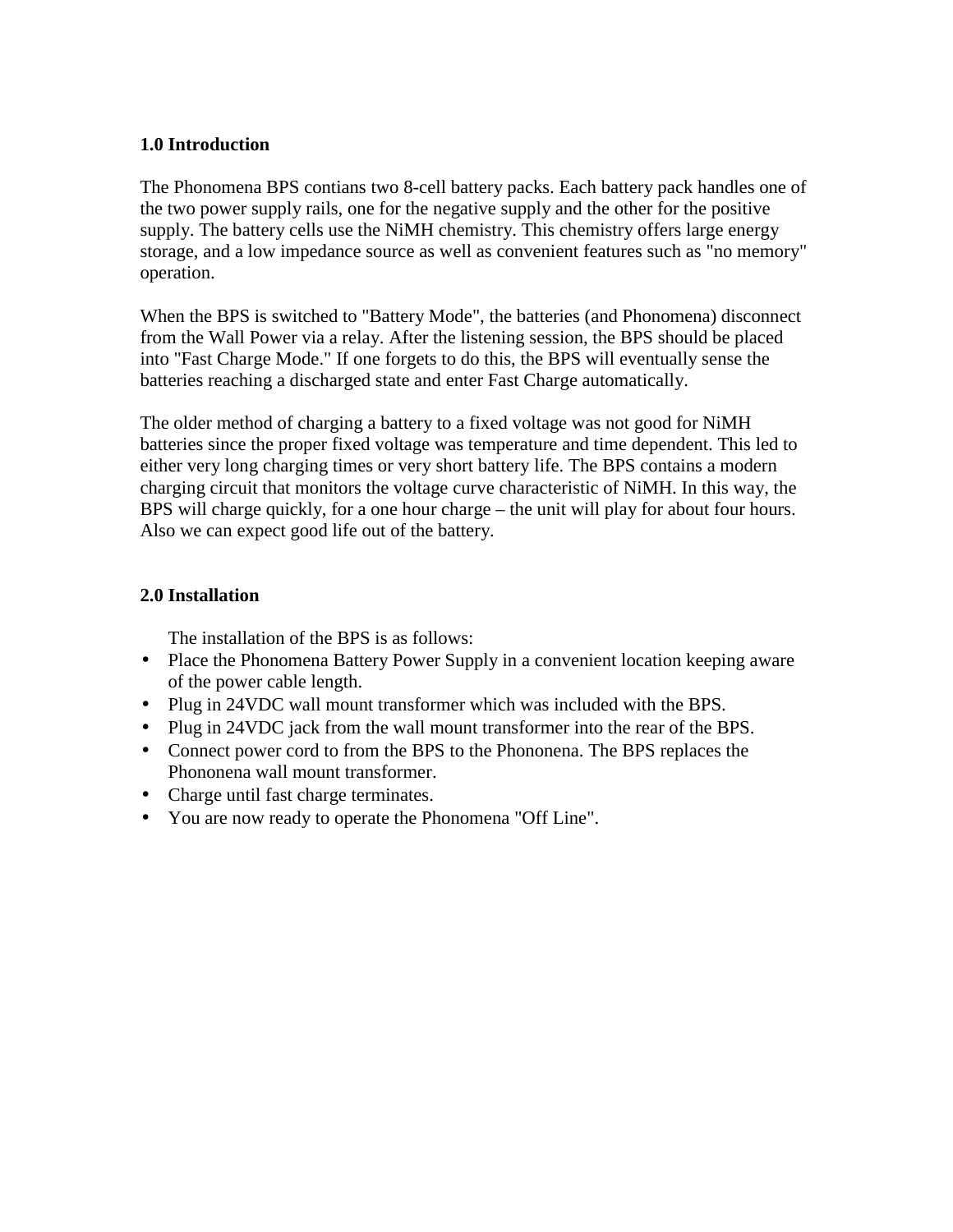#### **3.0 Use**

The Phonomena BPS is simple to use, there is one switch for operation. The switch changes the mode from a Charge Mode to Battery Mode. The battery does not need to be fully charged to switch to Battery Mode.

There are 3 LED's: Green which indicates Battery Mode, Blue which indicates Wall Power is present, Amber which indicates Fast Charge Mode. The Phonomena Phono Preamp will function in any of these modes, the best sound will be in Battery Mode.

#### **3.1 Fast Charge**

Fast Charge is entered by pressing the Mode Switch while in Battery Mode. Fast Charge will terminate in a time consistent with the battery state when Fast Charge was entered.

#### **3.2 Trickle Charge**

After Fast Charge terminates, a very small charging current flows into the batteries. The trickle rate is C/30 that will allow the batteries a long life. This trickle rate is much lower than many chargers that can run as high as C/7. The only way to enter Trickle Charge Mode is to terminate out of Fast Charge Mode.

#### **3.3 Battery Mode**

Pressing the Mode Switch while in Trickle or Fast Charge Modes will get the unit into Battery Mode. A relay will then disconnect the Battery Pack from the charging circuitry.

To end Battery Mode, simply press the Mode Switch again. There may be a slight transient when Battery Mode ends, you may want to reduce the volume control or mute the system.

A battery status circuit will monitor the state of the battery and terminate Battery Mode automatically if the battery gets too low. The Battery Status circuit is optically coupled to the charging circuit so no electrical continuity exists between the Battery and Charging circuits during Battery Mode. The Blue and Amber LED's are operated off of the Wall Mount Transformer side of the BPS during Battery Mode. This reduces the load to the Battery and extends its life.